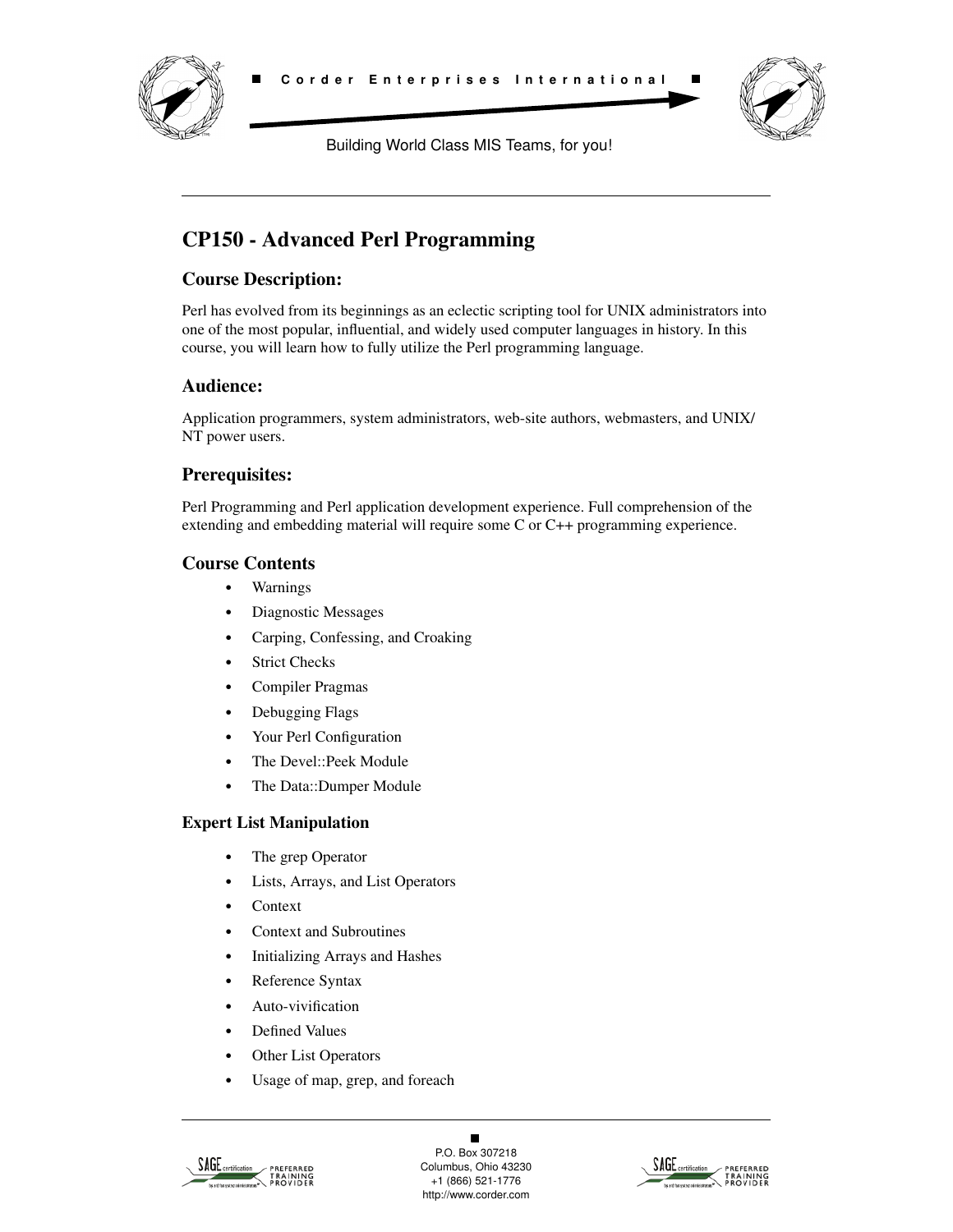#### **Blocks and Code References**

- **•** Blocks
- **•** Subroutines
- **•** Subroutine Prototypes
- **•** Code Refs and Anonymous Subroutines
- **•** Typeglobbing for the Non-Squeamish
- **•** Local (Dynamic) Variables
- **•** Lexical Variables
- **•** Persistent Private Subroutine Variables
- **•** Closures
- **•** The eval Operator
- **•** The Block Form of eval
- **•** The String Form of eval
- **•** Block Form of eval for Exception Handling

#### **Packages**

- **•** Review of Packages
- **•** BEGIN and END Blocks
- **•** Symbol Tables
- **•** Package Variables
- **•** Calling Package Subroutines
- **•** Importing Package Symbols
- **•** Exporting Package Symbols
- **•** Using the Exporter Package
- **•** The use Function
- **•** AUTOLOAD and @ISA
- **•** AutoLoader and SelfLoader



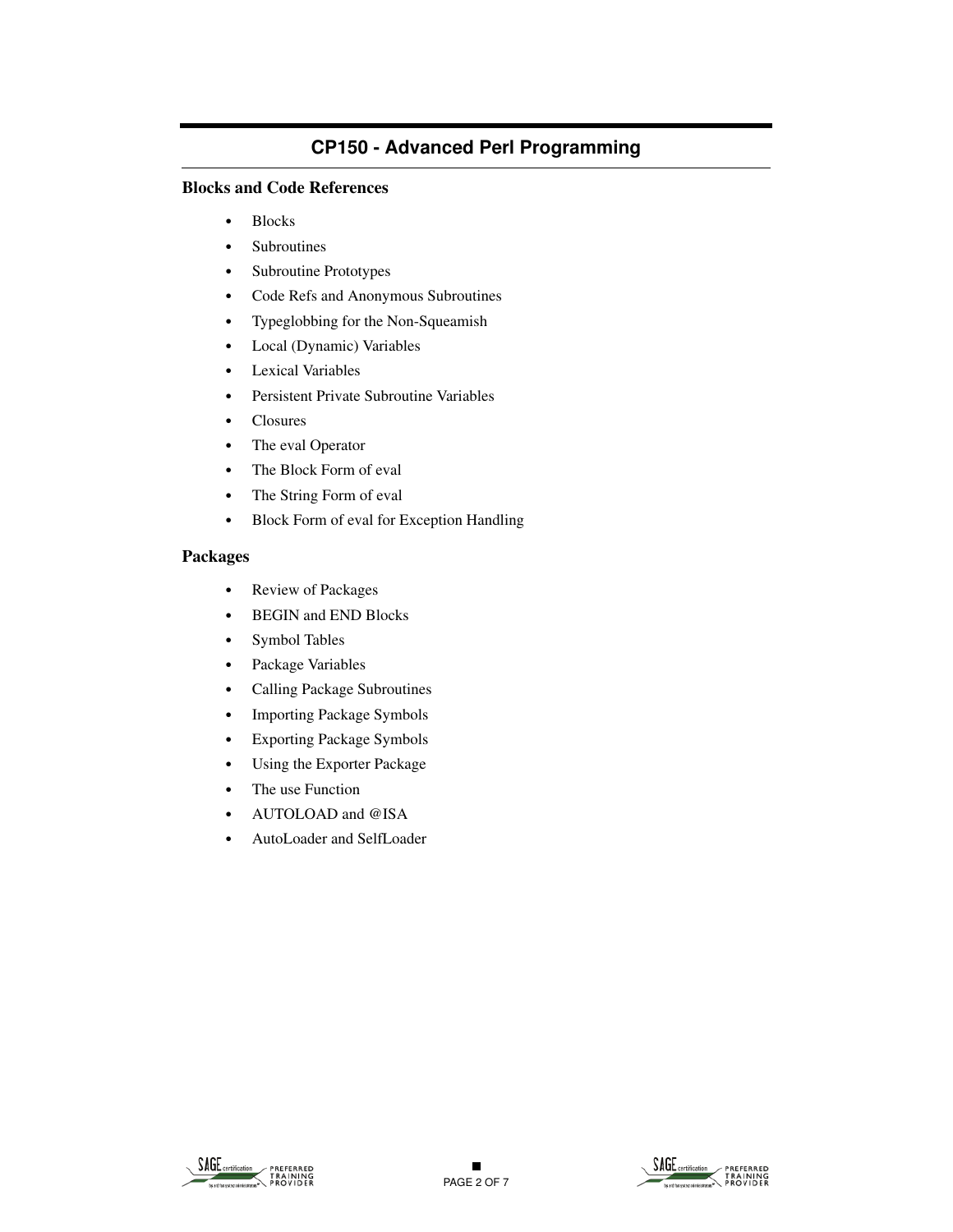#### **Objects and Classes**

- **•** Object-Oriented Stuff
- **•** Making Perl Object-Oriented
- **•** References
- **•** The bless Function
- **•** So, What's a Blessed Thing Good For?
- **•** Calling Class and Object Methods
- **•** Object Methods
- **•** Writing Classes
- **•** Constructors
- **•** Inheritance
- **•** What Perl Doesn't Do

#### **Tied Variables**

- **•** Why Use tie?
- **•** Tying a Scalar
- **•** Inside Tied Variables
- **•** untie
- **•** Another Tied Scalar Example
- **•** Tying an Array
- **•** A Tied Array Example
- **•** Tying Hashes
- **•** Tie::Hash and Tie::Array
- **•** Tying Filehandles
- **•** What Are DBM, NDBM, GDBM, SDBM, etc?
- **•** Using the DBM Modules

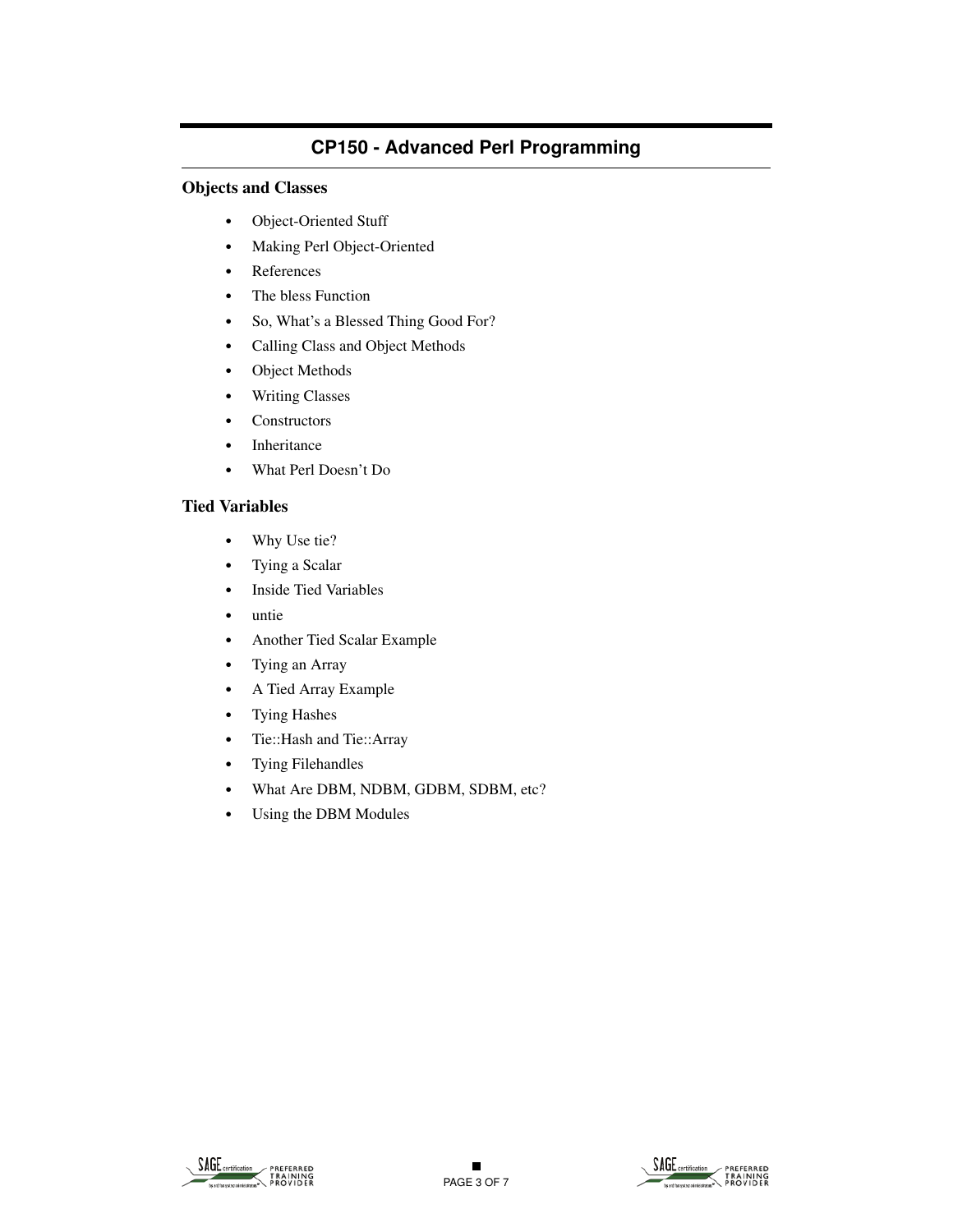#### **Installing and Using Perl Modules**

- **•** Laziness, Impatience, and Hubris
- **•** CPAN
- **•** Using Modules
- **•** Installing a Perl Module
- **•** Unpacking the Module Source
- The Confi guration Step
- **•** The Build Step
- **•** The Test Step
- **•** The Install Step
- **•** Using CPAN.pm
- **•** Using Module Documentation

#### **Introduction to DBI/DBD**

- **•** The Old Way DBPerls
- **•** A Better Way DBI/DBD
- **•** Database Programming
- **•** Handles
- **•** Connecting to the Database
- **•** Creating a SQL Query
- **•** Getting the Results
- **•** Updating Database Data
- **•** Transaction Management
- **•** Finishing Up

#### **DBI/DBD SQL Programming**

- **•** Error Checking in DBI
- **•** Getting Connected
- **•** Drivers
- **•** Using Parameterized Statements
- **•** Statement Handle Attributes
- **•** Other Handle Attributes
- **•** Column Binding
- **•** The do Method
- **•** BLOBs and LONGs and Such
- **•** Installing DBI Drivers



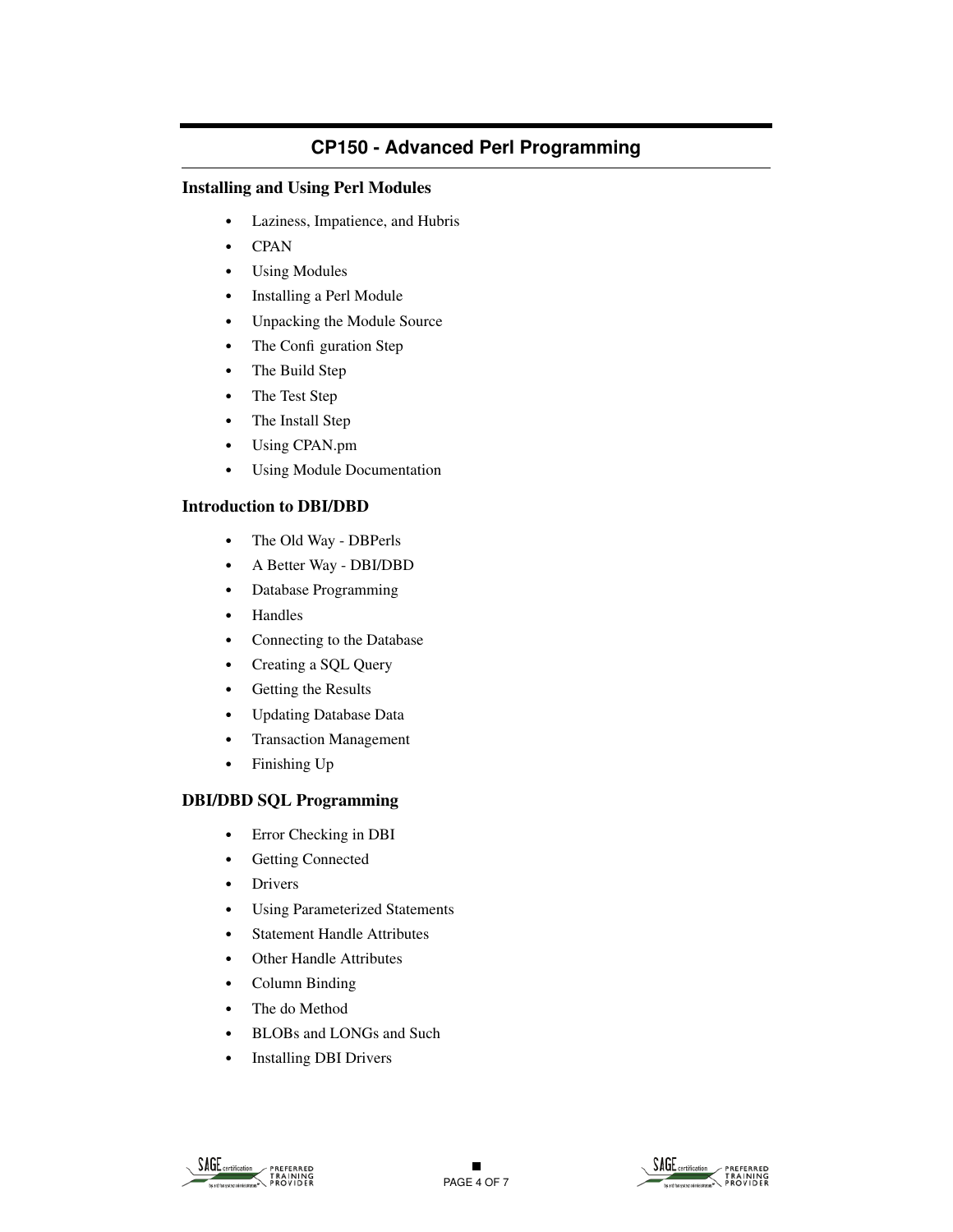### **Introduction to Perl/Tk**

- **•** Tcl, Tk, Tcl/Tk, Tkperl, Perl/Tk, etc.
- **•** Perl/Tk
- **•** Creating a Perl/Tk Application
- **•** GUI Programming Overview
- **•** Adding Widgets
- **•** Scrolled Widgets
- Confi guring Widgets
- **•** Menus
- **•** More Fun with Menus
- **•** Using FileSelect

#### **Perl/Tk Programming**

- **•** Tk::Error and Tk::ErrorDialog
- Confi guring Widgets
- **•** Geometry Management
- **•** Geometry Management with grid()
- **•** The Frame Widget
- Defi ning Widget Callbacks
- **•** Bindings
- Nonblocking I/O with fi leevent()
- **•** Tags
- **•** Other Widgets
- **•** Other Tk Commands
- **•** Getting Tk



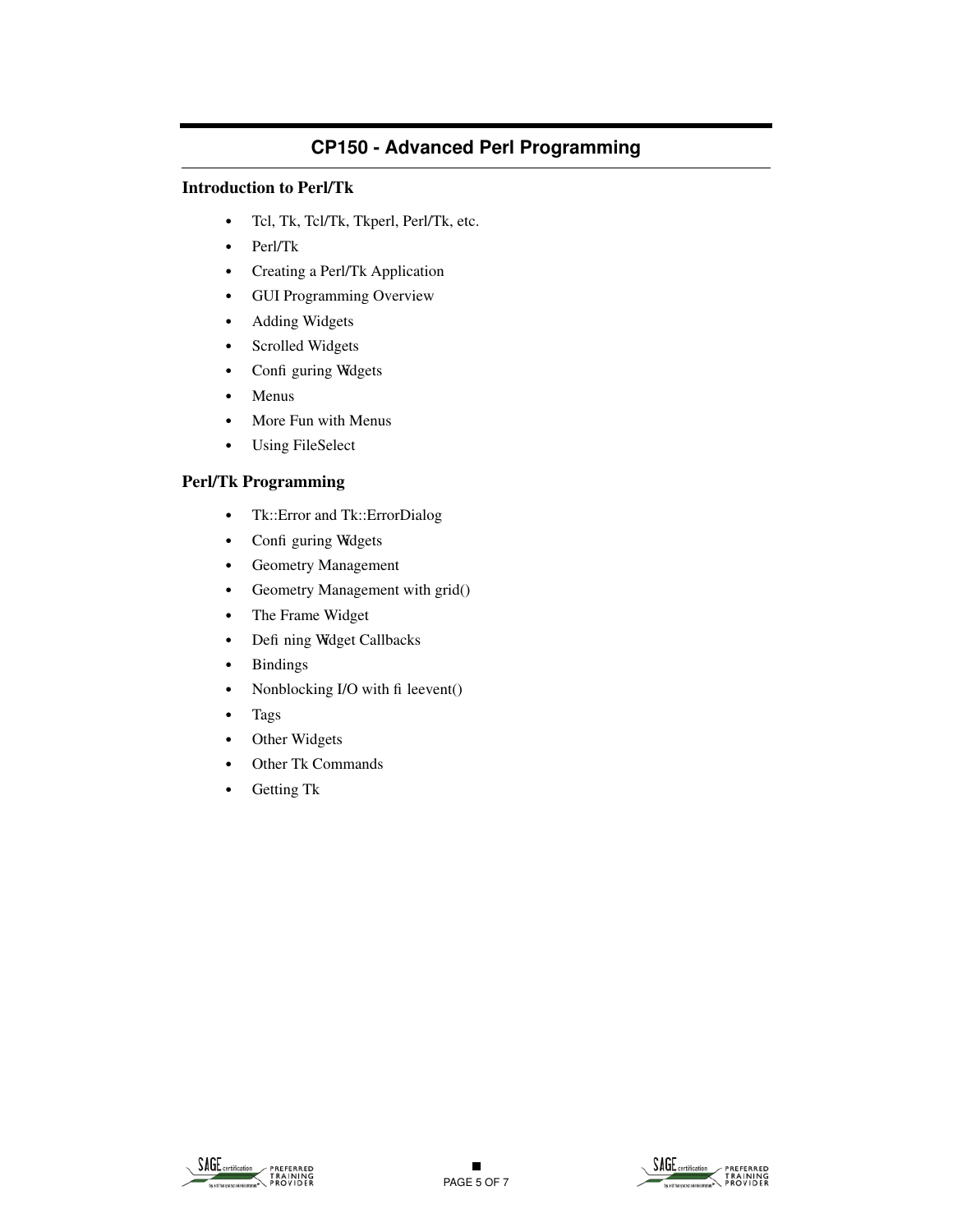#### **Extending Perl with C/C++**

- **•** Extending the Perl Interpreter
- **•** Overview of Perl5 XSUBs
- **•** Get Started with h2xs
- **•** Set up the Perl Wrapper Class
- **•** Write the XS Code
- **•** The XS File
- **•** Write Some Test Code
- **•** What Do You Want?
- **•** Returning Values on the Stack
- **•** A Walk Through an XSUB
- **•** Arguments to XSUBs
- **•** Other h2xs Options

#### **Embedding the Perl Interpreter**

- **•** Why Embed Perl?
- **•** Embedding Perl in a C Program
- **•** Compiling the Program
- **•** perlmain.c
- **•** Perl Data Types
- **•** Macros and Functions
- **•** Manipulating Scalars
- **•** Memory Management
- **•** Script Space
- **•** Evaluating Perl Expressions
- **•** Dynamic Loading
- **•** Multiple Perl Interpreters